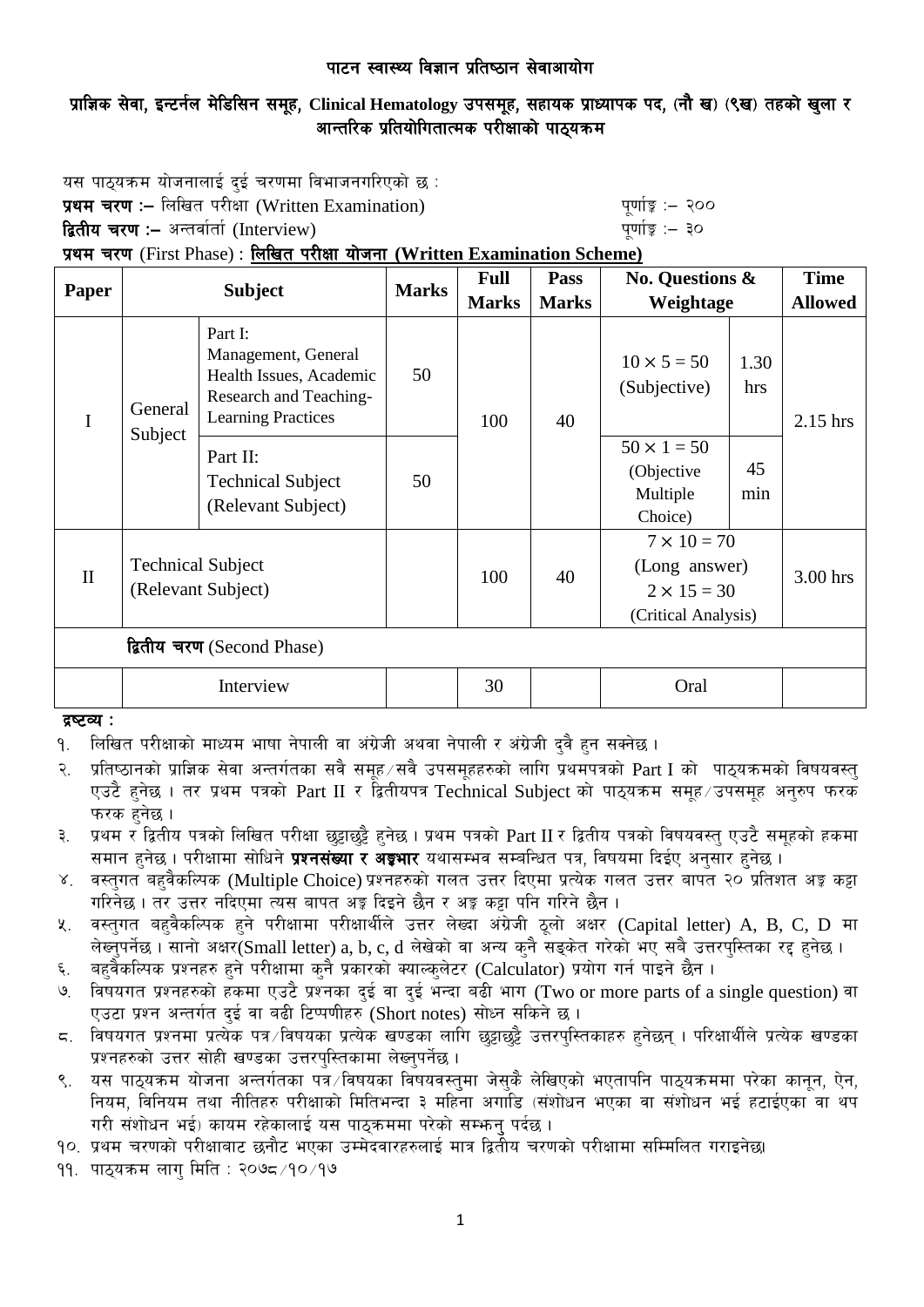# प्राज्ञिक सेवा, इन्टर्नल मेडिसिन समूह, Clinical Hematology उपसमूह, सहायक प्राध्यापक पद, (नौ ख) (९ख) तहको खुला र आन्तरिक प्रतियोगितात्मक परीक्षाको पाठयक्रम

# **Paper I: General Subject**

### **Part I:**

# **(Management, General Health Issues, Academic Research and Teaching - Learning Practices) Section (A) - 25 Marks**

### 1. **Management**

- 1.1. Health care management system in Nepal and other parts of the world
- 1.2. Fundamental principles of healthcare institution and hospital management.
- 1.3. Effective hospital management principles
- 1.4. Purpose of medical and non-medical data and records
- 1.5. Ethics and responsibility of management
- 1.6. Concept of management and its application in health care including hospital
	- 1.7.1 Management: Concept, principles, functions, scope and role, level and skills of manager
	- 1.7.2 Planning: Concept, principles, nature, types, instruments and steps
	- 1.7.3 Leadership: Concept, function, leadership styles, leadership and management
	- 1.7.4 Coordination: Concept, types, techniques of effective coordination
	- 1.7.5 Communication and counselling: Concept, communication processes and barrier to effective communication, techniques for improving communication
	- 1.7.6 Decision making: Importance, types, rational process of decision making, problem solving techniques, improving decision making
	- 1.7.7 Participative management: Concept, advantage and disadvantage, techniques of participation
	- 1.7.8 Time management: Concept, essential factors and strategies for effective time management
	- 1.7.9 Conflict management: Concept, approaches to conflict, levels of conflict, causes of conflict and strategies for conflict management
	- 1.7.10 Stress management: Concept, causes and sources of stress, techniques of stress management
	- 1.7.11 Change management: Concept, sources of organizational change, resistance to change, management of resistance to change
	- 1.7.12 Appreciative inquiry: Concept, basic principle and management
	- 1.7.13 Human resource management: Concept, functions and different aspects
	- 1.7.14 Health manpower recruitment and development
	- 1.7.15 Financial management: Concept, approaches, budget formulation and implementation, Auditing and topics related to fiscal administration

# 2. **General Health Issues**

- 2.1. Present constitution of federal republic of Nepal (including health and welfare issues)
- 2.2. Organizational structure of Ministry of Health at national/federal, regional/state, district (if applicable), municipal and village council level
- 2.3. Professional council and related regulations
- 2.4. National Health Policy
- 2.5. Health Service Act and Regulation
- 2.6. Second Long term health plan
- 2.7. Health Management Information System, forms, indicators, annual reports
- 2.8. Human Development Indices, Sustainable Development Goals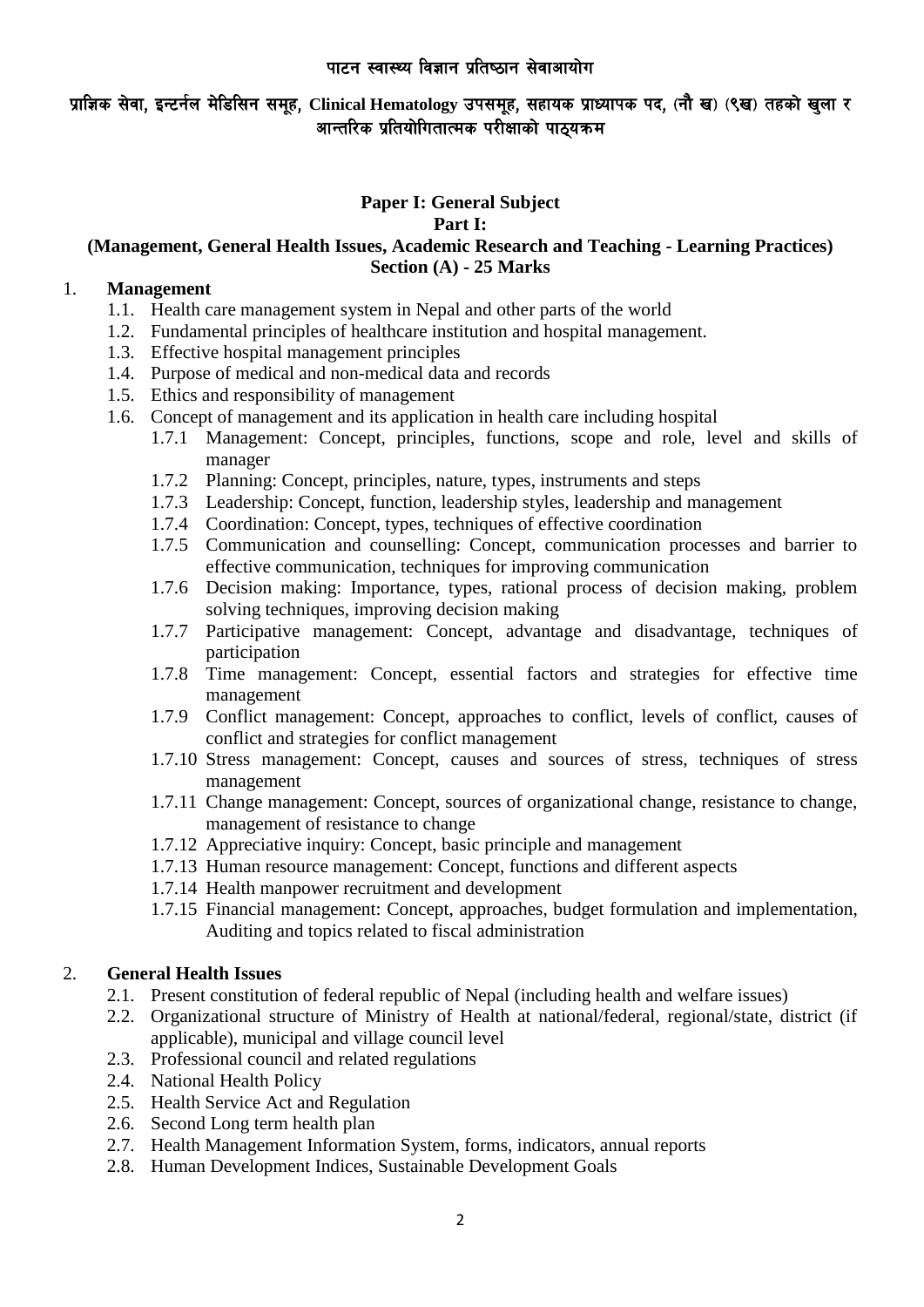# प्राज्ञिक सेवा, इन्टर्नल मेडिसिन समूह, Clinical Hematology उपसमूह, सहायक प्राध्यापक पद, (नौ ख) (९ख) तहको खुला र आन्तरिक प्रतियोगितात्मक परीक्षाको पाठयक्रम

- 2.9. Health volunteers in the national health system, its rationale, use and effectiveness
- 2.10. Local governance and community participation in health service delivery
- 2.11. Health Insurance and financing in health care
- 2.12. Alternative health care system: Ayurveda, homeopathy, Unani, Chinese etc.
- 2.13. Indigenous and traditional faith health and health practices
- 2.14. International Health Agencies: Roles and responsibilities of WHO, UNICEF, UNFPA, Interagency relationships, Government-agency coordination: Joint Annual Review meeting
- 2.15. Supervision, types and its usage in health sector
- 2.16. Monitoring and evaluation system in health sector
- 2.17. National Health Training Centre
- 2.18. National and International Disaster Plan, Coordination
- 2.19. Patan Academy of Health Sciences Act, Mission, Goals, Organogram
- 2.20. Scope and function of Patan Academy of Health Sciences executive bodies (senate, executive committee, academic council, faculty board, hospital management committee, subject committee), various other committees

# **Section (B) - 25 Marks**

## 3. **Academic Research**

- 3.1 Ethics, Bio-ethics and Professionalism
- 3.2 Human dignity and Human Right
- 3.3 Benefit and Harm
- 3.4 Autonomy and Individual responsibility
- 3.5 Consent and capacity to consent
- 3.6 Privacy and confidentiality
- 3.7 Respect for humans and personal integrity
- 3.8 Non-discrimination and non-stigmatization
- 3.9 Respect for cultural diversity and pluralism
- 3.10 National Health Research Council (NHRC) and its guidelines
- 3.11 Research process: ethical research proposal development, research principles, methods and materials, conclusion/recommendation/lesson learnt, commonly used referencing styles
- 3.12 IRB/IRC forms, types, use, importance; getting IRB/IRC clearance
- 3.13 Ethics on research methodology: sample selection, sample size calculation, ensuring reliability and validity of the instruments as well as methods proposed for health research
- 3.14 Quantitative and Qualitative studies
- 3.15 Data analysis (data visualization, descriptive statistics, inferential statistics with statistical hypotheses and appropriate tools/methods for quantitative studies; theme and code generation, thematic analysis, content analysis, grounded theory for qualitative and triangulation for mixed method studies)
- 3.16 Research ethics on vulnerable and non-vulnerable population
- 3.17 Research proposal/protocol/publication:
- 3.18 Publication ethics, plagiarism including self-plagiarism

# 4. **Teaching - Learning, Assessment and Evaluation**

- 4.1 Lancet Commission Report on Education of Health Professionals
- 4.2 Adult learning: Theories, principles, use, importance and outcomes, Adragogy vs. Pedagogy
- 4.3 Conventional teaching learning: Didactic lectures, Teacher centred approaches, use and importance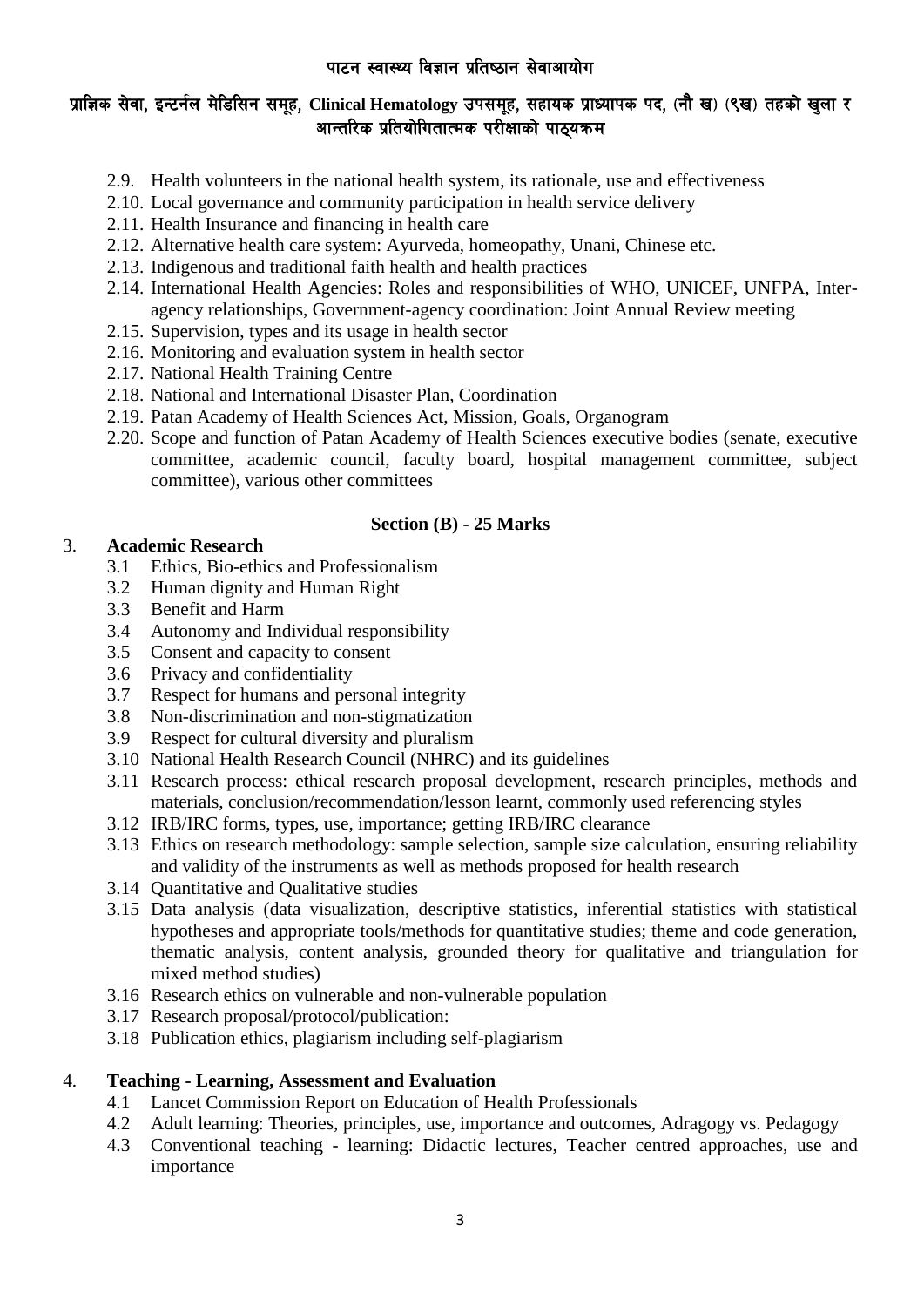## प्राज्ञिक सेवा, इन्टर्नल मेडिसिन समूह, Clinical Hematology उपसमूह, सहायक प्राध्यापक पद, (नौ ख) (९ख) तहको खुला र आन्तरिक प्रतियोगितात्मक परीक्षाको पाठयक्रम

- 4.4 Surface learning, deep learning and metacognition
- 4.5 Integrated teaching: Genesis, use, importance and outcomes
- 4.6 Problem-based learning: Genesis, use, importance and outcomes
- 4.7 SPICES model its use, importance and outcomes
- 4.8 Socialization, self-directed learning, mentoring, role model
- 4.9 Community orientation/community posting, re-orientation of medical education camp, community based learning and community engaged teaching-learning methods/models, use, importance and outcomes
- 4.10 Outcome Based Education (Competency-based Medical/Health Professions Education): Genesis, use, importance and outcomes
- 4.11 Experiential learning, Reflective practice, Feedback and feed-forward, Situated learning, Cooperative learning, Communities of practice
- 4.12 Assessment of students
	- 4.12.1 Blueprinting (Table and specification) : use, importance and outcomes
	- 4.12.2 Bloom's taxonomy of cognitive, psychomotor and affective domains, use and importance
	- 4.12.3 Diagnostic, Formative, Summative and Professional exams
- 4.13 Assessment of knowledge: Selection methods like Multiple Choice Questions, Extended Matching Items and supply methods like Short Answer Question, Problem Based Question, Long Answer Question with or without model answers and marking schemes, unstructured, semi-structured and structured viva-voce examination, advantages and limitations, use and importance, outcomes and its use in quality control
- 4.14 Assessment of performance (in-vitro): Direct observation of skills in the simulated setting, lab, ward etc. with or without checklist, Objective Structured Practical Examination, Objective Structured Clinical Examination, Standardized patients, use and importance, analysis, quality assurance, outcomes and its use in quality control
- 4.15 Assessment of performance (in-vivo): Mini-Clinical Evaluation Exercise (Mini-CEX), Direct Observation of Procedural Skills (DOPS), Case-Based Discussion (CbD), OSATS/ PBA, Multi-Source feedback (360 degree evaluation) use and importance for competency based health professions education, analysis, quality assurance, outcomes and its use in quality control
- 4.16 Assessment of observable behaviours in small groups e.g. Problem Based Learning sessions, Community Based Learning and Education sessions, Clinical clerkship rotations
- 4.17 Evaluation: Difference between assessment and evaluation, theory of change and its use in health professions education, process and outcome evaluation, qualitative, quantitative and mixed methods used in evaluation of health professions education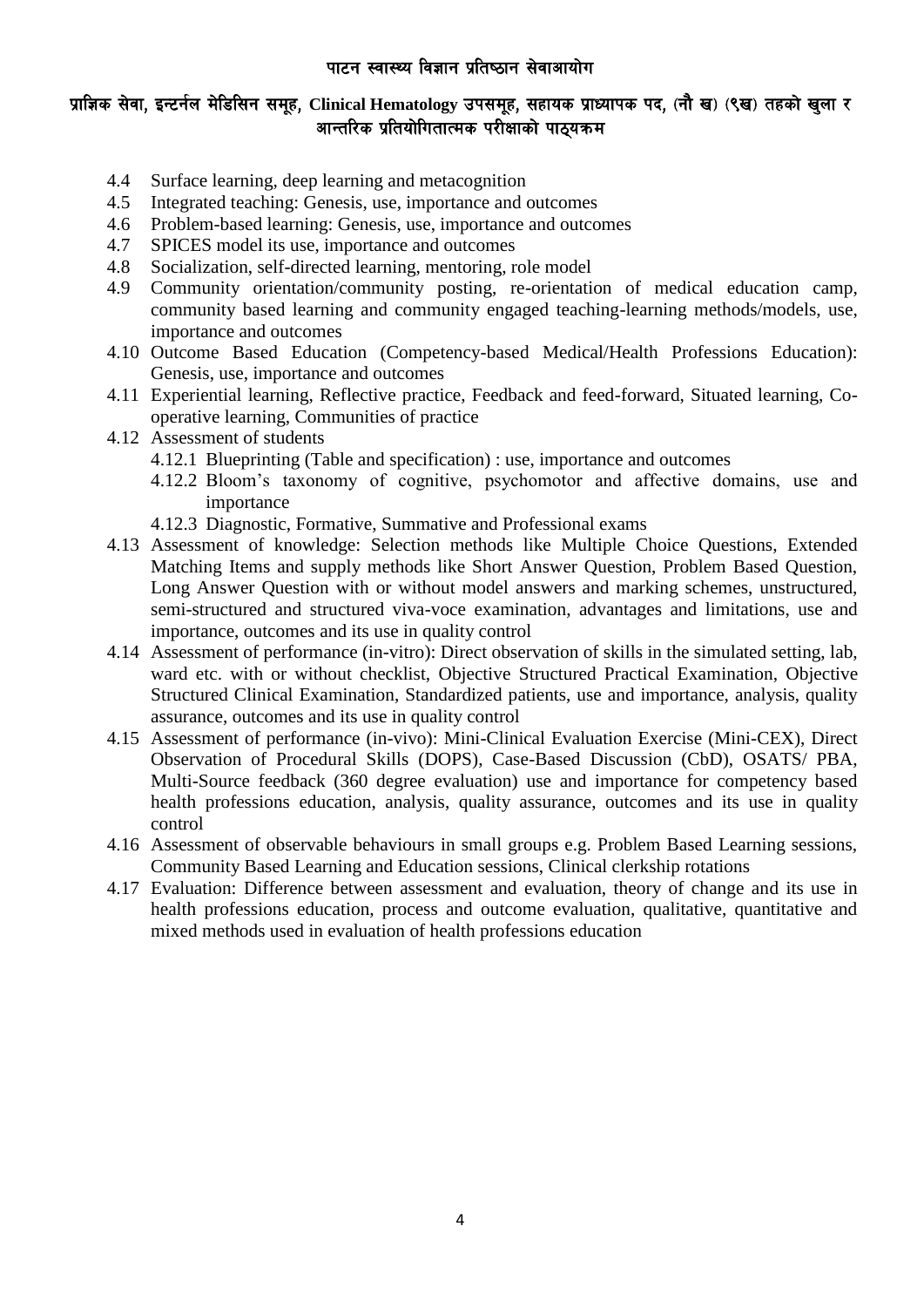# प्राज्ञिक सेवा, इन्टर्नल मेडिसिन समूह, Clinical Hematology उपसमुह, सहायक प्राध्यापक पद, (नौ ख) (९ख) तहको खुला र आन्तरिक प्रतियोगितात्मक परीक्षाको पाठयक्रम

## **Paper I Part II: Technical Subject Section (C) - 25 Marks**

# 1. **Basic physiology of Haemopoetic system**

### 2. **Erythrocyte**

- 2.1 Clinical manifestations & classification of erythrocyte disorders
- 2.2 Aplastic Anaemia
- 2.3 Pure red cell aplasia
- 2.4 Anemia of chronic disease
- 2.5 Paroxysmal Nocturnal hemoglobinuria (PNH)
- 2.6 Iron deficiency anemia and iron overload
- 2.7 Disorders of iron metabolism
- 2.8 Thalassemias
- 2.9 Sickle cell anemia
- 2.10 Anemia of chronic disease, renal disease, endocrine disease,
- 2.11 Megaloblastic anemias
- 2.12 Haemolytic anemias
	- 2.12.1 Hereditary spherocytosis<br>2.12.2 Hereditary elliptocytosis
	- Hereditary elliptocytosis and related disorders
	- 2.12.3 Hereditary stomatocytosis
	- 2.12.4 Paroxysmal nocturnal hemoglobinuria
	- 2.12.5 Enzymatic defects
	- 2.12.6 Hemolytic anemias resulting from extracellular factors- immune haemolytic anemias, resulting from physical injury to RBCs, resulting from chemical & physical agents, resulting from infections & microorganisms etc
- 2.13 Haemoglobinopathies
	- 2.13.1 Sickle cell disease/Sickle cell trait
	- 2.13.2 Hereditary methemoglobinemia
	- 2.13.3 Thalassemia syndromes
- 2.14 Porphyria: Hematological aspects
- 2.15 Polycythaemia (erythrocytosis)

### 3. **Pancytopaenias**

- 3.1 Inherited Bone marrow failure syndromes with pancytopenia
- 3.2 Acquired pancytopaenias
- 3.3 Marrow infiltration disorders

### 4. **Disorders of different components of white blood cells**

- 4.1 Neutrophil: Classification & clinical manifestations of neutrophil disorders, Neutropenia, Neutrophilia, Leukemoid reaction, Disorders of neutrophil function
- 4.2 Eosinophil: Eosinophilia, Hypereosinophillic syndrome, Eosinophilic granulomatosis and polyangiitis, Other disorders of eosinophils
- 4.3 Basophil: Basophilia, Other disorders of basophils and mast cells
- 4.4 Lymphocyte: Classification & manifestations of lymphocyte & monocyte disorders, Lymphopenias, Lymphocytosis, Immunodeficiency disorders, Hematological aspects of HIV infection, Mononucleosis syndromes
- 4.5 Monocyte: Classification & clinical manifestations of disorders of monocytes and macrophages, Monocytosis & monocytopaenia, Inflammatory & malignant histiocytosis

### 5. **Splenomegaly, Hyposplenism, Hypersplenism, Splenic trauma and Splenectomy**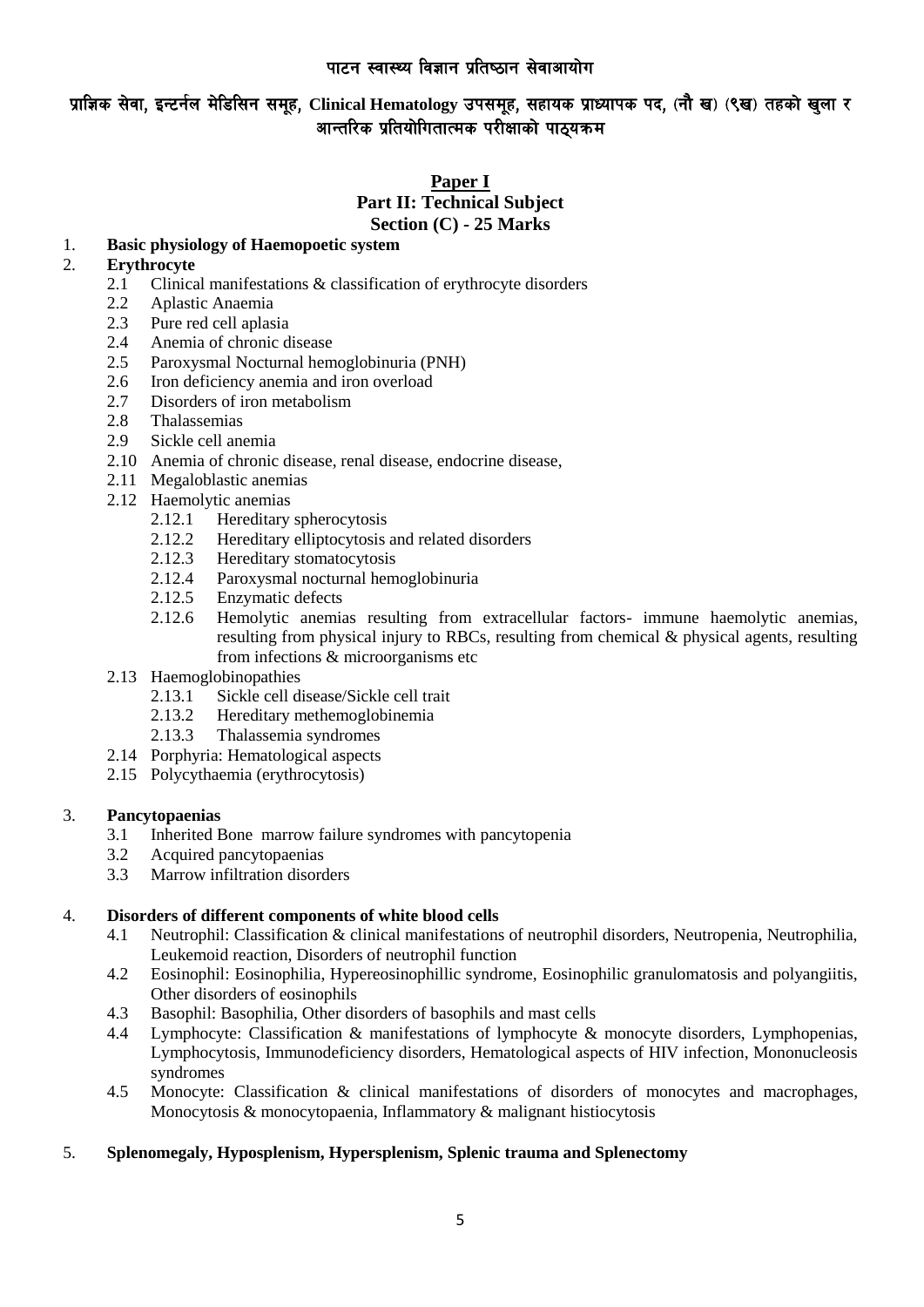# <u>प्रा</u>ज्ञिक सेवा, इन्टर्नल मेडिसिन समूह, Clinical Hematology उपसमुह, सहायक प्राध्यापक पद, (नौ ख) (९ख) तहको खुला र आन्तरिक प्रतियोगितात्मक परीक्षाको पाठयक्रम

### 6. **Hematopoietic Cell Transplantation**

- 6.1 Autologous Stem cell transplant
- 6.2 Allogeneic Stem cell transplant

### 7. **Transfusion medicine**

- 7.1 Red blood cell transfusions and erythropoietin therapy
- 7.2 Platelet transfusions
- 7.3 Neutrophil (granulocyte) transfusions
- 7.4 Plasma transfusions
- 7.5 Risks of blood transfusions

### **Section (D) - 25 Marks**

### 8. **Hemorrhagic and thrombotic diseases**

- 8.1 Classification & clinical manifestations of disorders of hemostasis
- 8.2 Clinical and laboratory evaluation of hemostasis
- 8.3 Hereditary clotting factor deficiencies (bleeding disorders)
	- 8.3.1 Factor VIII or Factor IX deficiency
	- 8.3.2 Factor XI deficiency
	- 8.3.3 Factor VII deficiency
	- 8.3.4 Factor X deficiency
	- 8.3.5 Prothrombin (Factor II ) deficiency
	- 8.3.6 Factor V deficiency
	- 8.3.7 Combined deficiency of Factor V and VIII
	- 8.3.8 Fibrinogen (Factor I) deficiency
	- 8.3.9 Factor XIII deficiency
- 8.4 von Willebrand disease
- 8.5 Thrombotic disorders: DVT, Pulmonary & other thromboembolisms
- 8.6 Essential thrombocythemia & thrombocytosis
- 8.7 Acquired inhibitors of coagulation
- 8.8 Disseminated intravascular coagulation
- 8.9 Antiphospholipid syndrome
- 8.10 Platelet and blood vessel disorders
	- 8.10.1 Autoimmune thrombocytopenic purpura
	- 8.10.2 Drug induced thrombocytopenia
	- 8.10.3 Nonimmune platelet destruction
	- 8.10.4 Thrombotic thrombocytopenic purpura
	- 8.10.5 Platelet function disorders
	- 8.10.6 Congenital and acquired disorders of platelet function

### 9. **Malignant Lymphoid diseases**

- 9.1 Classification of malignant lymphoid disorders
- 9.2 Acute lymphoblastic leukemia (ALL)
- 9.3 Hodgkin's Lymphoma
- 9.4 Chronic Lymphoblastic Lymphoma
- 9.5 Marginal Zone Lymphoma
- 9.6 Follicular Lymphoma
- 9.7 Mantle Cell Lymphoma
- 9.8 DLBCL
- 9.9 Burkitt's lymphoma
- 9.10 Primary CNS lymphoma
- 9.11 T cell and NK cell lymphoma